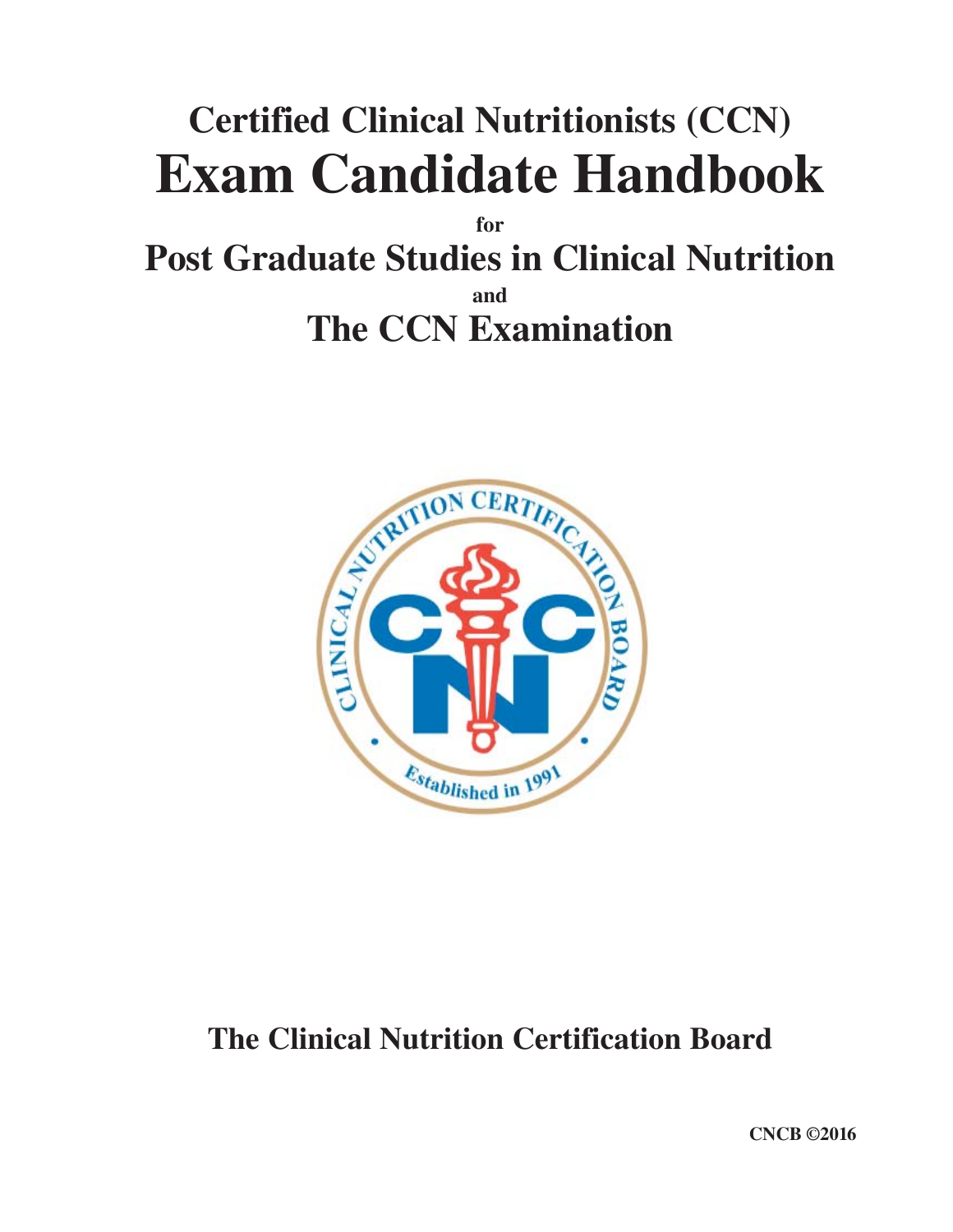## **CLINICAL NUTRITION CERTIFICATION BOARD (CNCB)**

#### Certified Clinical Nutritionist (CCN) **Exam Candidate Handbook** *for THE POST GRADUATE STUDIES IN CLINICAL NUTRITION* and THE CCN EXAMINATION

All rights are reserved. No parts of this material may be used or reproduced in any manner without the written permission of CNCB in its corporate office.

The materials in this Handbook are designed for educational purposes only.

The information outlined in this Handbook is for education only and if administered, should be by trained, certified or licensed health care practitioners who are aware of the efficacy of nutrients, herbals, and homeopathics to maintain a health environment within the individual body chemistry.

The use of any product or laboratory test should always be according to the manufacturer's instructions or lab directions.

CNCB is a non-profit 501 (c) (3) tax exempt certification agency which provides professional education training, examining and certifying for alternative or complementary medical, clinical nutrition, health care professions, specialty credentialing programs and state license/certification examinations. CNCB is experienced in the provision and oversight of training programs leading to a national/international certification/license.

While the information in this educational Handbook is thought to be accurate, CNCB assumes no responsibility for the use of any nutrient, herbal, homeopathic remedy or laboratory test mentioned herein.

> Copyright © 2016 by The Clinical Nutrition Certification Board Credentials Office Mailing Address 15280 Addison Road, Ste. 130 Addison, Texas 75001 \*\*\*\*\*\*\*

CNCB @ http://www.cncb.org E-Mail: ddc@clinicalnutrition.com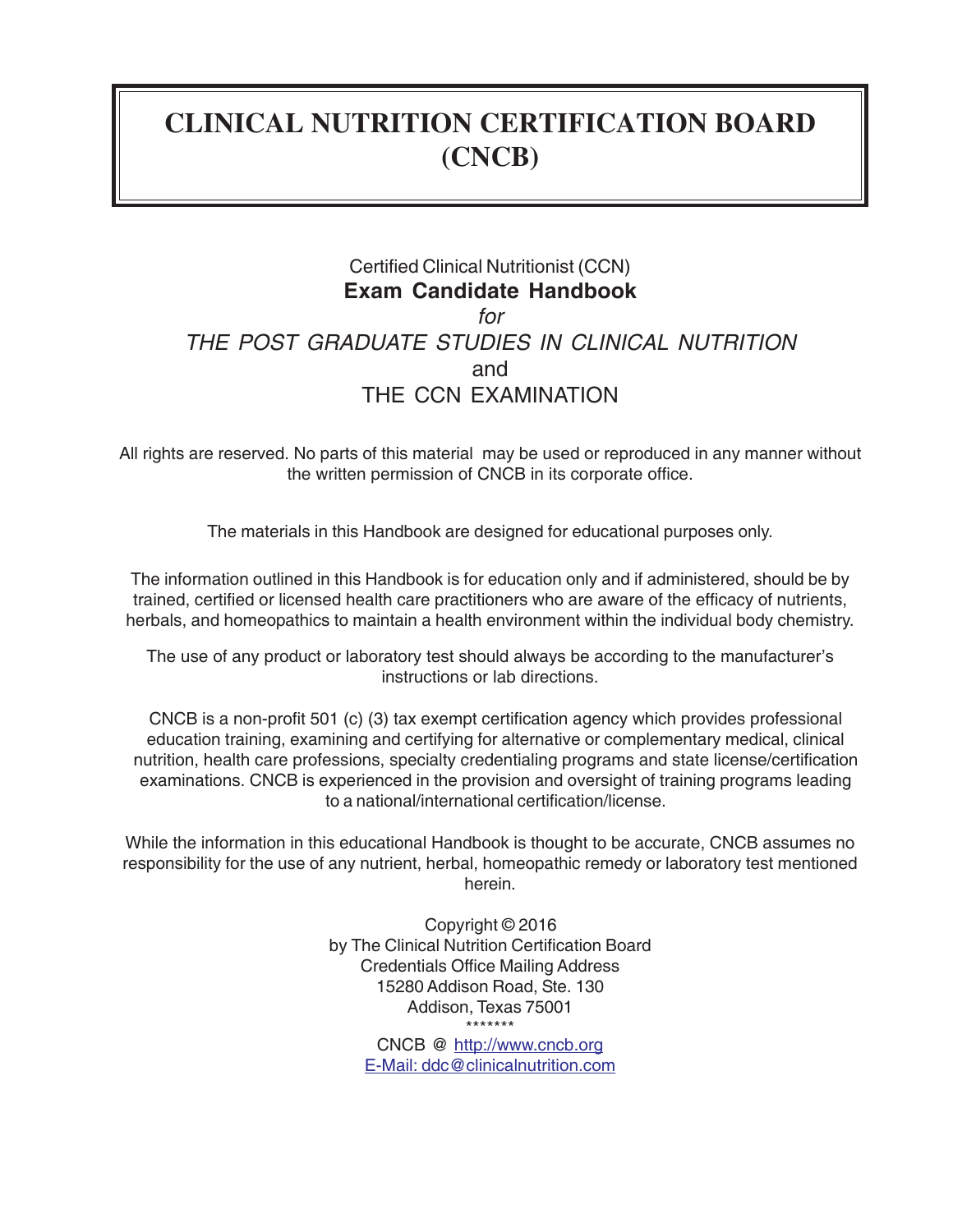## **CLINICAL NUTRITION CERTIFICATION BOARD BOARD OF DIRECTORS AND SCIENTIFIC COUNCILEXAMINATION WRITING CONTENT EXPERTS**

#### **CNCB BOARD OF DIRECTORS**

James T. Rockwood, PhD, PC, CCN, Chairman Neil E. Levin, CCN, DANLA Luke Bucci, PhD, CCN Richard A. Jaffe, Esq., Legal Counsel Beverly B. Weaver, Secretary, Public Member Kevin Henry, Executive Director

#### **SCIENTIFIC ADVISORY COUNCIL**

Luke Bucci, PhD, CCN James LaValle, RPh, NMD, CCN Ross Pelton, PhD, RPh, CCN

#### *CNCB SCIENTIFIC COUNCIL EXAMINATION WRITING CONTENT EXPERTS*

| Bucci, Luke           |
|-----------------------|
| Levin, Neil           |
| Pylant, Phil          |
| Rockwood, James       |
| Sullender, Jeffrey S. |
| Biamonte, Michael     |
| Coville, Brooks       |
| Friesendorf, Walter   |
| Grennan, Carol        |
| Haltiwanger, Steve    |
| Jones, Elizabeth      |
| Mariea, Tamera        |

PhD, CCN CCN, DANLA RPH, CCN, DANLA PHD,CCN PHD, CCN ND,CCN DC, CCN, DACBN MS, CCN DC, DACBN, CCN MD, CCN BCN, CCN PHD,CCN

Maurer, Fritz RPH, CCN McAfee, James THM,CCN Noel, Catherine CCN,DANLA Shoden, Skip ND, CCN Solano, Ray RPH, CCN St. Laurent, Renee RPH,CCN Tips, Jack Volpe, Arturo Jack ND,CC N

DC, CCN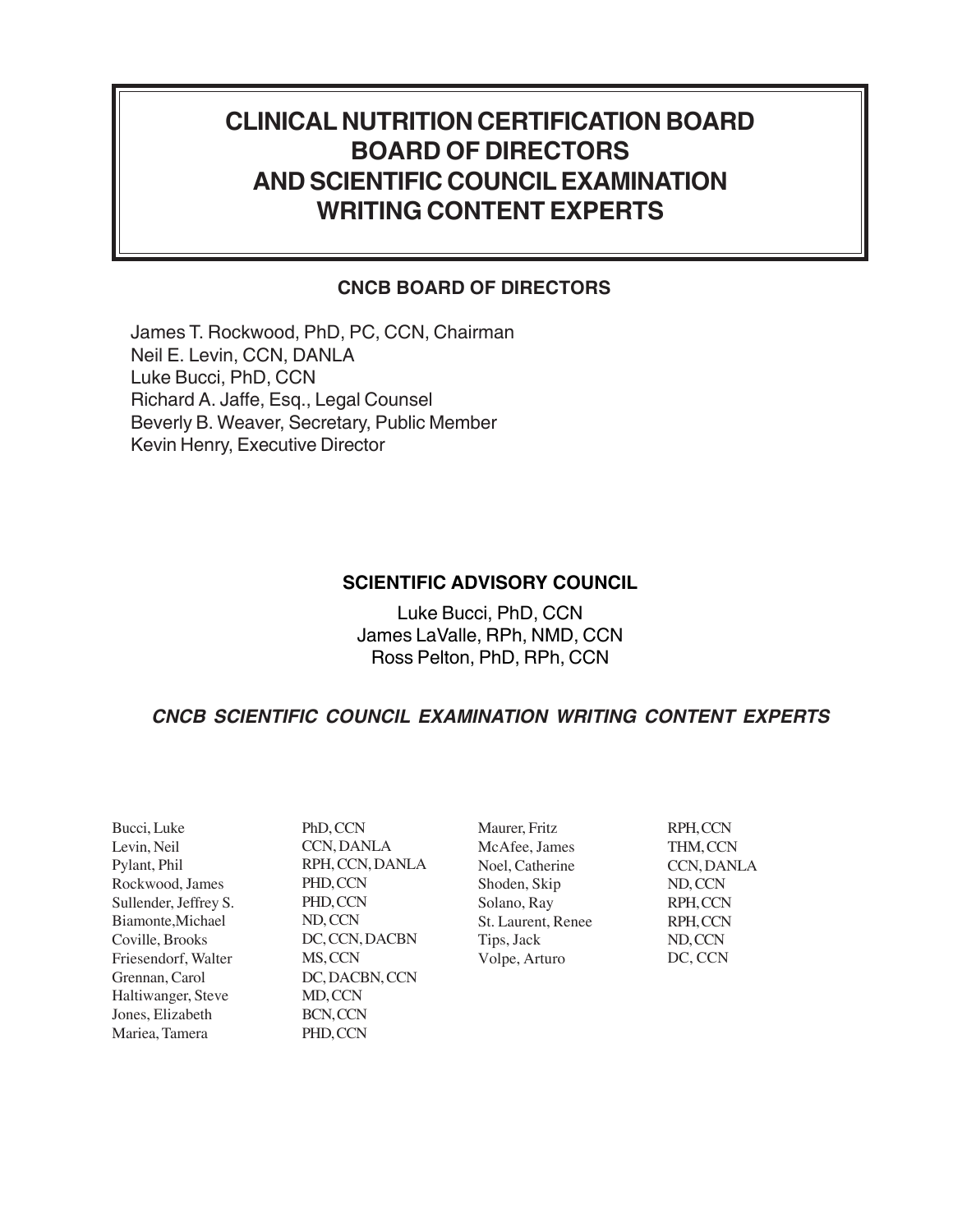## **CLINICAL NUTRITION CERTIFICATION BOARD**

| <b>Certification Board:</b> | <b>Clinical Nutrition Certification Board</b>                                                                                                                                                                                      |
|-----------------------------|------------------------------------------------------------------------------------------------------------------------------------------------------------------------------------------------------------------------------------|
| <b>Acronym:</b>             | <b>CNCB</b>                                                                                                                                                                                                                        |
| <b>Credentials:</b>         | <b>Certified Clinical Nutritionist(CCN)</b>                                                                                                                                                                                        |
| <b>Year Founded:</b>        | 1990-91, Dallas, Texas                                                                                                                                                                                                             |
| <b>Mailing Address:</b>     | 15280 Addison Road, Suite 130<br>Addison, TX 75001<br>(972) 250-2829 Fax: (972) 250-0233                                                                                                                                           |
| <b>Office Address:</b>      | 15280 Addison Road, Suite 130<br>Addison, TX 75001<br>(972)250-2829 Fax: (972)250-0233                                                                                                                                             |
| <b>Publications:</b>        | <b>CCN Continuing Education Handbook</b><br><b>CCN Code of Ethics and Disciplinary Procedures</b><br><b>CCN Examination Study Guide</b><br><b>CNCB Post Graduate Studies in Clinical Nutrition</b><br>and CCN Examination Handbook |

|                        | <b>Membership Organization</b> International and American Associations     |
|------------------------|----------------------------------------------------------------------------|
| for CCN Credential:    | of Clinical Nutritionists (IAACN)                                          |
| <b>Founded:</b>        | 1983, Orlando, Florida                                                     |
| <b>Memberships:</b>    | Professional Members (CCN's)                                               |
|                        | Professional Associate Members (eligible doctors<br>without CCN)           |
|                        | Associate Members (eligible nutritional consultants<br>working toward CCN) |
| <b>Office Address:</b> | 15280 Addison Road, Suite 130                                              |
|                        | Addison, TX 75001                                                          |
|                        | (972) 407-9089 TEL (972) 250-0233 FAX                                      |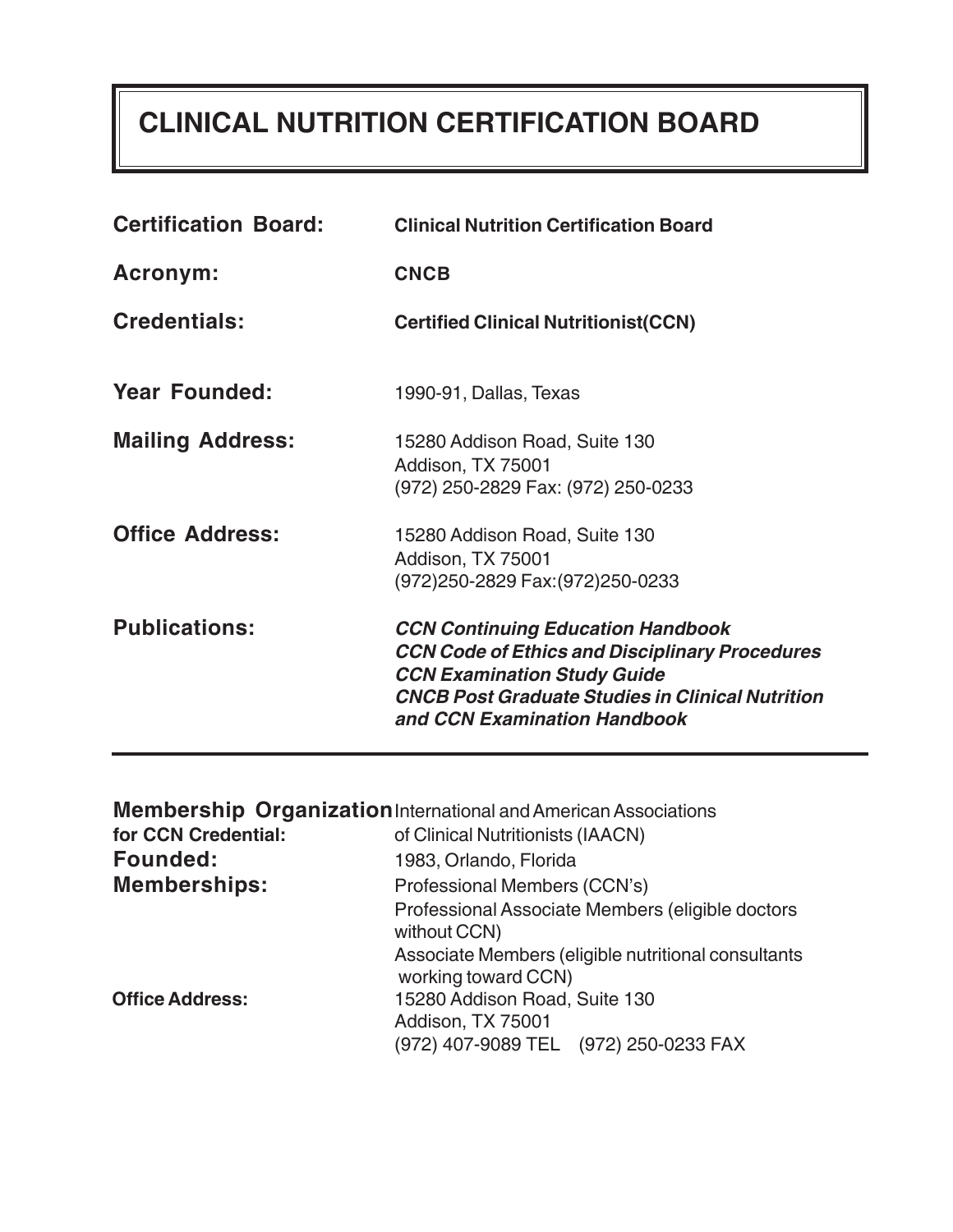## **PREFACE**

### **The Discipline and Profession of Human Clinical Nutrition**

Taber's Medical Dictionary defines nutrition as the "sum total of the processes involved in the taking in and utilization of food substances by which growth, repair and maintenance of activities in the body as a whole or in any of its parts are accomplished, includes ingestion, digestion, absorption, and metabolism".

The discipline of Human Clinical Nutrition applies principles derived from current biochemical and physiological scientific knowledge for the purpose of promoting optimal health. Optimal health is as risk when there is nutritional deficiency. Deficiency leads to biochemical and metabolic imbalances, to cellular malnutrition and degeneration. Organ and gland dysfunction result and eventually cause nutrition-related diseases. "Nutrition must be for real people of all ages and genetic backgrounds, including both the weak and the robust. Because of the facts of biochemical individuality, each person's nutrition is characteristically unique, and it is possible that disease often develops as a result of inadequate nutritional adjustments to unusual needs."

"Nutrition is a universal biological process. Like humans, all other organisms on earth subsist, when necessary, on imperfect nutrition, and the state of their health and the degree of their welfare depends on the quality of the nutrition they get. Since entirely different kinds of organisms - plants, animals, bacteria, etc. - have similar fundamental

needs, organisms generally feed on each other. We people commonly get the 40 or more essential nutrients .....from the tissues of plants and animals. If we try to live on sugars, starch, alcohol and refined fats, we fail because these do not contain the fundamental ABC's of nutrition. We improve our nutrition when we get a better balance between the ABCs and when we minimize the use of those things like sugar and alcohol which are completely devoid of the ABC essentials."

"Medicine will enjoy far greater success when it learns how to use as remedial agents those chemical substances that belong naturally in the human body rather than those which are wholly foreign to it,"<sup>4</sup> Clinical nutrition is the discipline which exemplifies this principle.

#### **Who are clinical nutritionists?**

The very broad field of nutrition, which has come into mainstream understanding and acceptance, includes many varied and established levels of education, expertise, service, scope of practice and mode of practice. Clinical Nutritionists may be Bachelor of Science graduates with fulfillment of core nutrition hours, or those holding advanced degrees in clinical nutrition. In many cases, nutritionist practitioners are already licensed health care professionals in other disciplines. The field includes medical physicians, dentists, osteopaths, chiropractors, pharmacists, nurses, mental health professionals, podiatrists, optometrists and veterinarians, as well as medical scientists in biochemistry, physiology, molecular biology, pathology, psychology, endocrinology and oncology. These are practitioners who have found that the addition of nutrition to the existing practice will in many cases, aid in rapid restoration to health.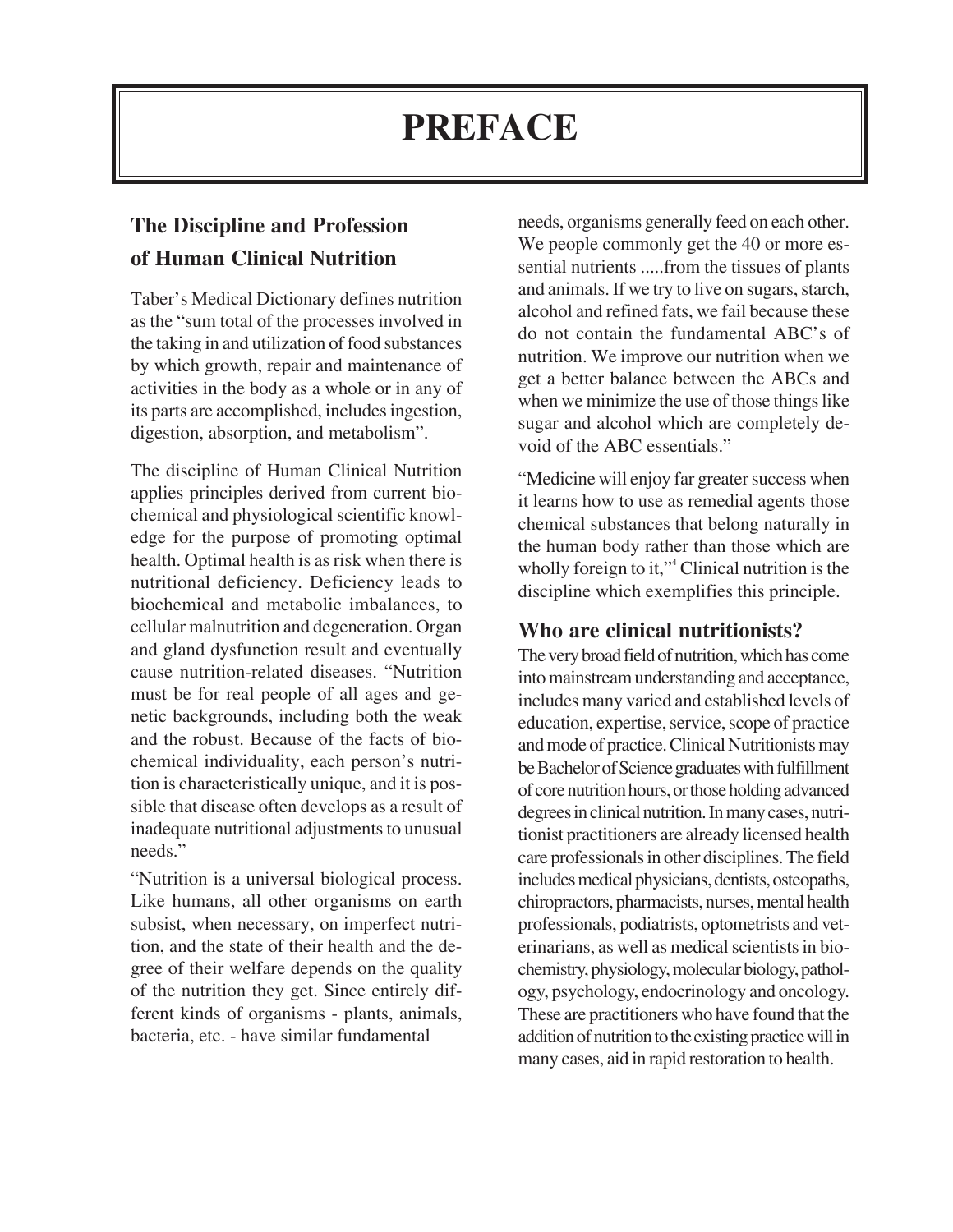### **The goal of Clinical Nutritioniststo promote optimal health**

"The intricacies of nutrition mandate that the practitioner give patients sound, expert and dependable advice about the supplementation of their diets. The nutrification of foods (Baurenfeind) is a perfectly logical expedient involving supplementation and is widely used in the poultry, livestock and pet food industries.

"The ABCs of nutrition are the essential chemicals we use and live with and need to get from our environment. Besides oxygen and water, there are about 40 of these chemicals - minerals, amino acids and vitamins which must be supplied by our food in reasonable proportions. From these we build our metabolic machinery that makes possible the burning of fuel from which we get energy. Because of these numerous needs and the difficulty of obtaining all the ABCs in the right amounts, people in the normal course of events subsist with nutritional environments that are mediocre or even poor. There is nothing unusual about imperfect environments; all other phases of our human environment - climatic, governmental, educational, religious, social, etc. - are likewise imperfect and subject to improvement. The improvement of our inner nutritional environments is the prime objective of nutritional study."

## **Clinical Nutritionists' Political Philosophy**

This profession speaks with a loud voice. of the oppression any group or legislation which would promote one singular representative professional group, to the exclusion of others. This type of oppression does great disservice to highly qualified professionals and to the multi-preferenced consumer public to be served.

A fair nutritionist bill in any state must provide for the professional practice of nutrition by any professional group who meet acceptable academic and practice standards for the field.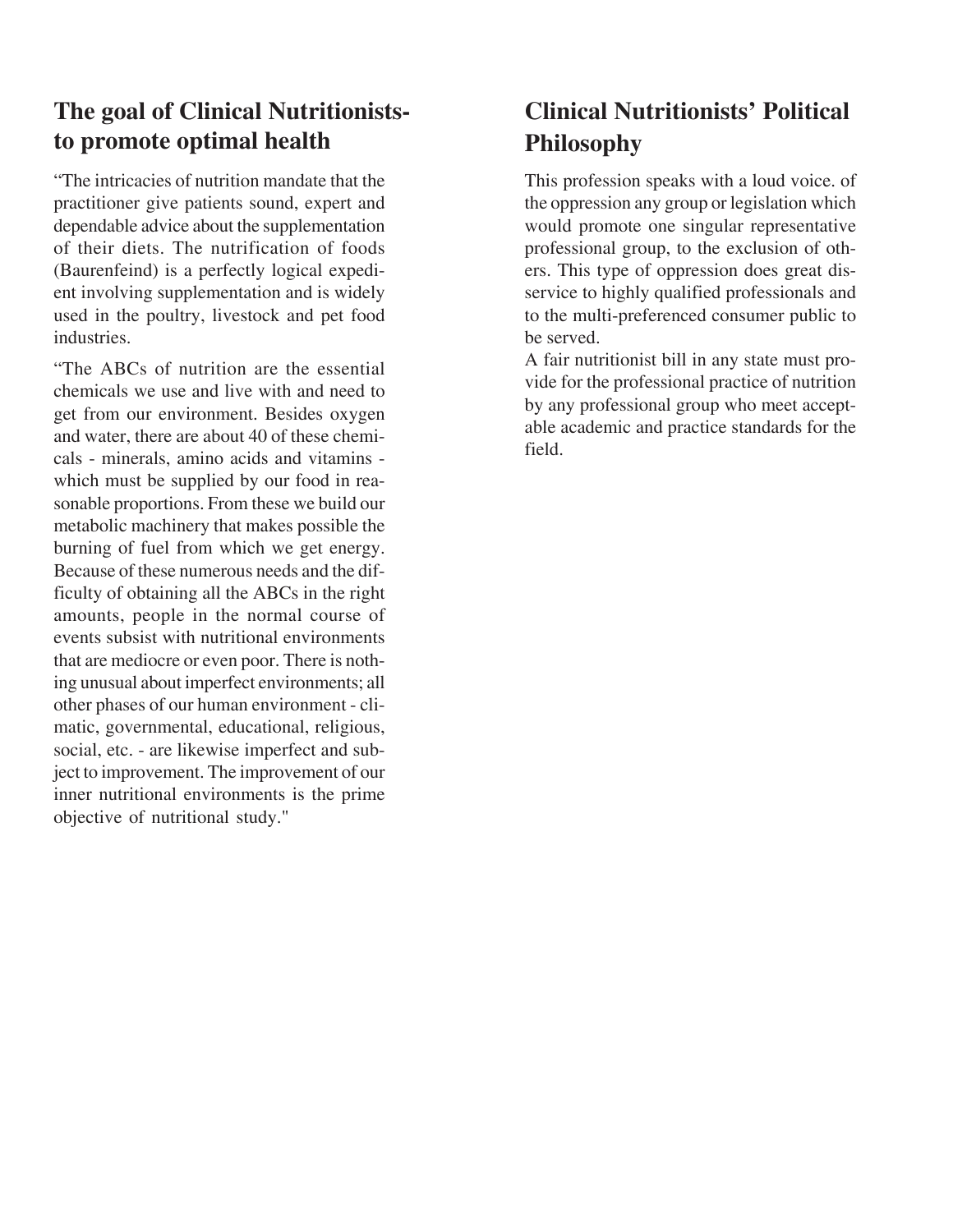## **INTRODUCTION**

### **The Clinical Nutrition Certification Board (CNCB)**

CNCB is a non-profit, tax exempt  $501(c)(3)$ certification agency which provides professional training, examining and certifying for alternative or complimentary medical, clinical nutrition and health care organizations, in addition to specialty credentialing programs and state certification examinations.

A certification board must maintain careful separate corporate stance from any of' the professional entities which it serves, yet be closely involved with the individual special dynamics and needs of each council of educators with which it works.

CNCB functions under the direction of an elected Board of Directors and the services of a 20-member content-expert team Scientific Council, which writes examinations for several agencies and organizations. CNCB is able to oversee /provide training programs leading to a national/international certification, handle an extensive credential review process, and work with an organization's elite program and examination writing board. For 20 years CNCB has been providing appropriate examination processes which have served the applicant organization, the examination candidate, and state or national legislative bodies.

CNCB currently provides services for the International and American Associations of Clinical Nutritionists (IAACN), for the American Chiropractic Association Council on Nutrition, and for several other professions and state boards.

#### **Clinical Nutritionist Credentialing**

In 1990, the Clinical Nutrition Certification Board (CNCB) established a voluntary program of professional credentialing designed to assist in assuring the competency of clinical nutritionists in all the health care professions. The International and American Associations of Clinical Nutritionists (IAACN) contracted with the Clinical Nutrition Certification Board, IAACN's selected credentialing agency, to administer the Certified Clinical Nutritionist (CCN) program. This program includes credential review, training, proctored examinations and certification.

#### **Development of the National Certification for Clinical Nutritionists**

CNCB in conjunction with Columbia Assessment Services, Inc. (CAS) of Morrisville, North Carolina, a highly reputable, full-service testing company,

constructed a content-valid national examination for the profession of clinical nutrition. Over two years, a legal Scope of Practice was created for the already diverse clinical practitioners of nutrition. This document not only provided an operational guide for clinical nutritionists, but defined the various areas which would be covered by examination. This Scope of Practice was validated by some 2200 practitioners in the field. Under the guidance of CAS testing professionals, experts in the field of clinical nutrition banded together to form a Scientific Council charged with writing a quality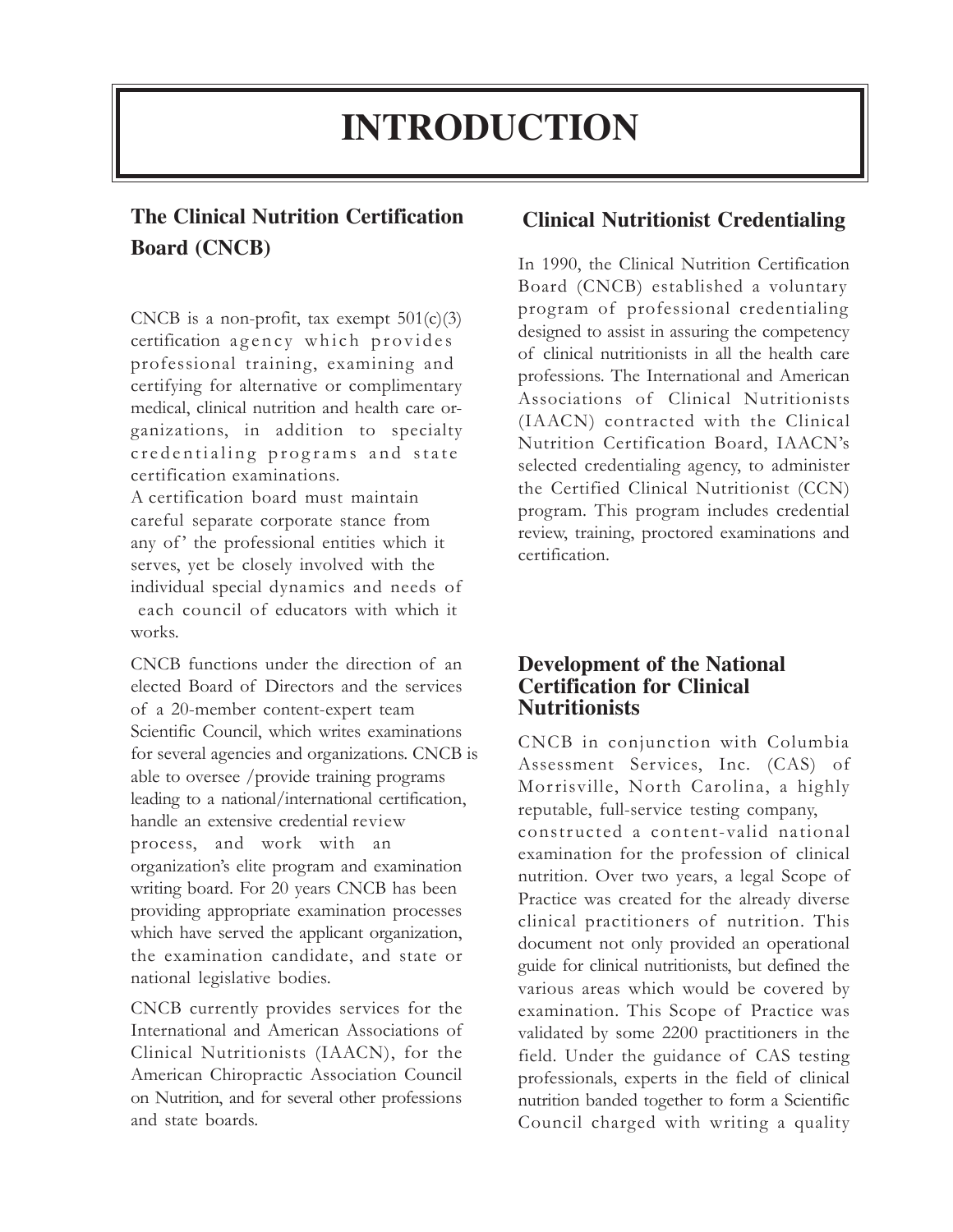national examination which would conform to the validated scope of practice. The examination database work continues to be performed by teams of content experts meeting yearly. Over twenty years, with anaverage of five test administrations per year across the United States and now proctored online examination, the CCN Examination has become the benchmark of the field, growing each year in prestige and influence.

The prescribed activities of the CNCB are monitored annually by the CNCB Board of Directors. The examinations fulfill all content and statistical requirements. All policies and procedures of the CNCB are reviewed annually, and changes are made where required.

#### **Benefits of the CCN Credential**

•Name recognition and identification with the premierCCN credential which signifies excellence in the field of clinical nutrition.

- Access to the CCN Scope of Practice, which has become a legal standard for conduct in the practice of clinical nutrition.
- National Certification and 5-Year Recertification Program
- Quality Continuing Education applied for annually through the American Clinical Board of Nutrition, Texas Chiropractic various state agencies and professional College, Education Review Systems, associations.
- National Client Referral Services
- Multi-disciplinary networking, sharing, Symposiums. camaraderie at Annual IAACN Scientific
- **•** Product information and protocols from quality professioanl vendors of therapeutic product lines and laboratory services.
- **•** Access to specialized training in laboratory testing.
- **•** Certification Programs in IV and IM Clinical Nutrition Protocols and Order Writing.
- Phlebotomy Training Separate Certification.
- Advocacy and credential representation.

#### **Future Goals of the CNCB**

The CNCB plans to continue its activity to:

- Aid various professions to establish diplomate programs within the professions.
- Expand the creation of state license examinations so there will be separate (not shared with another profession) licensure in clinical nutrition for credentialed practitioners.
- Become active at the undergraduate college level, working with progressive nutition departments to educate and interest graduates in a professional certification.
- Expand networking into other allied professional associations and consumer organizations by way of membership and support.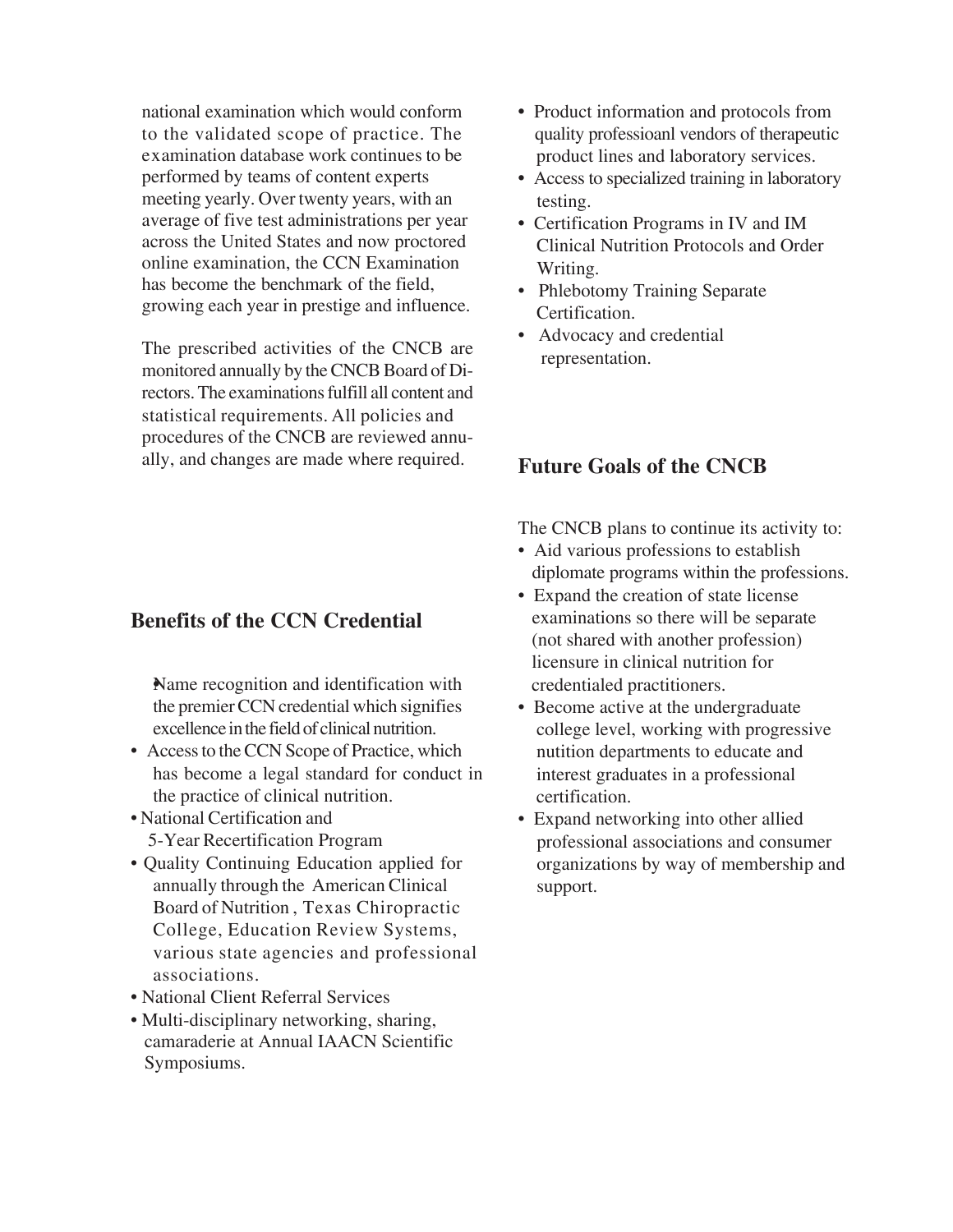#### **Clinical Nutrition Today**

Clearly the field of clinical nutrition is regulated with sufficiently high standards of academic eligibility, post-graduate study programs, course reviews, testing by examination, quality on-going continuing education, and a five-year recertification program to assure the competence of its practitioners. Certified Clinical Nutritionists are highly motivated to invest in hundreds of hours of continuing education beyond the minimum annual requirements.

While the scope of practice remains largely predominant in the study and application of nutrients, the field was pre-positioned to include the study of herbology and homeopathy. Today's nutritionist is able to utilize several disciplines to achieve the express therapy required to support individual health.

Clinical Nutritionists are today highly trained to provide insightful intake, case history evaluation, appropriate testing recommendation and interpretation, with the optimum goal to achieve and maintain health. Competency in the use of biological medicine is sought after and prized. The intelligent support of the natural healing and healthrestorative powers inherent in the living organism becomes a lifelong quest.

Clinical Nutritionists are inquisitive and passionate students. While nutritionists are found in many work environments, the greater number of them is in private practice, working one-on-one to solve the multitudinous riddles of health. Others will be found in research or testing laboratories,

supplement companies, group practices, teaching, corporate consulting, writing and authoring books.

Clinical Nutritionists today will often specialize in working with certain populations, preferring to work with children or women, geriatrics, pain management, detoxification, or in the world of sports nutrition and fitness. Many times the work of clinical nutrition is added to a current primary profession such as medicine, dentistry, chiropractic, pharmacy or nursing. And today, clinical nutritionists are involved in certain broad community programs that relate to specific disease state management such as diabetes and cardiovascular care. Some are gaining separate certificates and certifications in IV and IM Nutrition Protocol Selection and Order Writing, and some take training in Phlebotomy. The opportunities for a welltrained clinical nutritionist are extensive.

As the enlightened consumer public continues to voice a strong preference for the right to take responsibility for their own health, they will seek the guidance of Certified Clinical Nutritionists who have the academic background, post-graduate training, national certification meet their needs. The challenge of the new millennium will require readiness and dedication. The Clinical Nutrition Certification Board provides eligible applicants the resources to make such a commitment. **Will you be ready to meet that challenge? Begin Today for your Career of Tomorrow!**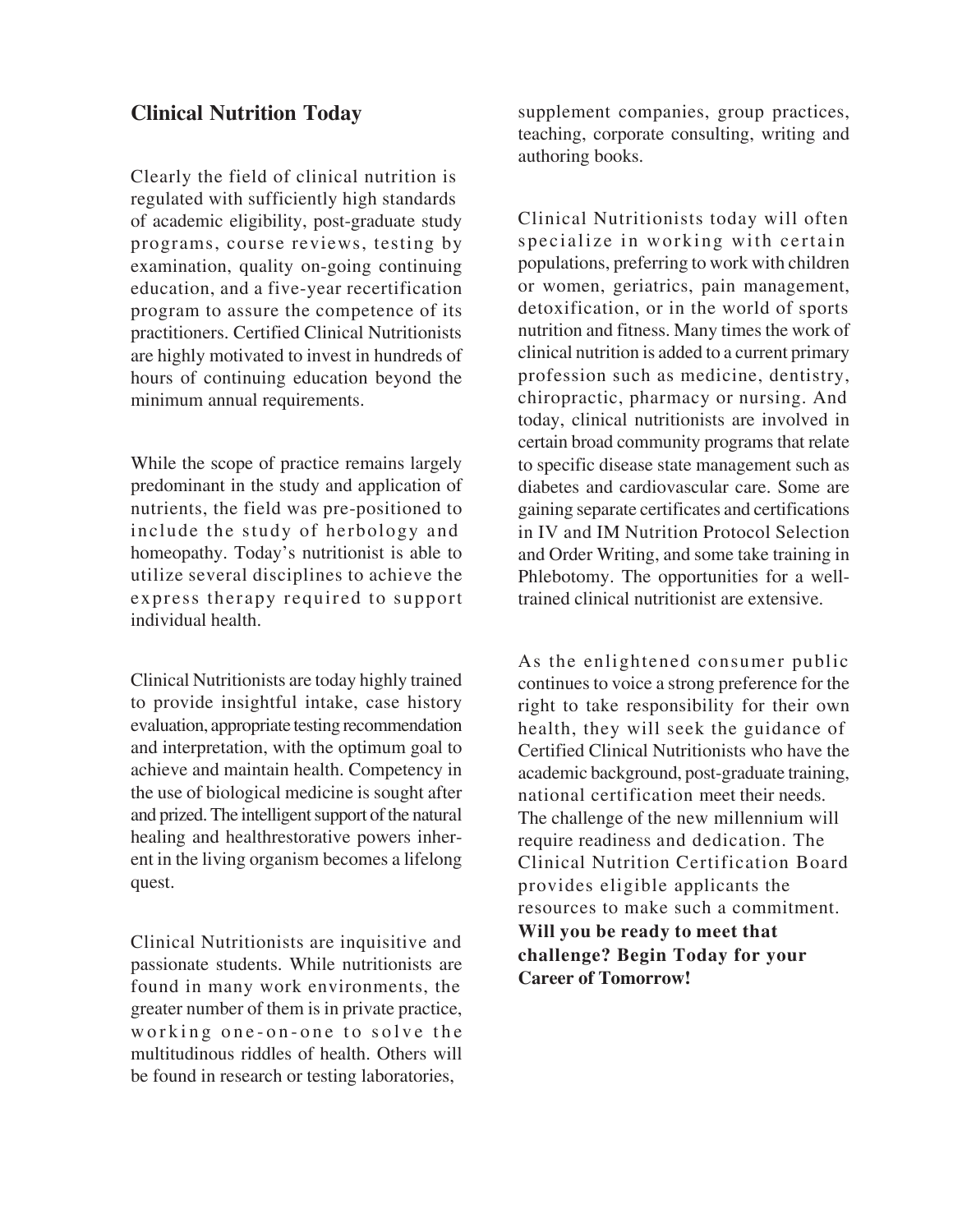## *POST GRADUATE STUDIES IN CLINICAL NUTRITION*

#### **The Rationale**

In answer to a substantial need to literally transform the practice capability of the new alternative health care practitioner, a practice intensive program was created. Preliminary sessions began in 1995 and in 1997 CNCB completed pilot programs for *"Post Graduate Studies in Clinical Nutrition" (PGSCN)* in Illinois and Connecticut under the sponsorship of the University of Toledo School of Pharmacy. InConnecticut the programwas at the invitation of the Connecticut State Commissioner of Pharmacy.

*The PGSCN Program* is a component of the CCN Certification Process. Qualifying college graduates with a BS, Master degree or PhD in Human Nutrition from a regionally accredited college or university. Certain licensed health care professionals with substantial backgroundsin science are eligible. Both recent college graduates and licensed professionals are approved individually through theCNCB Credentials Office.

*The PGSCN Program* is technically focused toward specific current research and practice protocols that are not normally found at the university level. The PGSCN Program creates an equivalency opportunity for interested already licensed health care practitioners who lack academic nutrition hours to approach the CCN national certification.

## *Post Graduate Studies in Clinical Nutrition (PGSCN)* **Format**

The Post Graduate program consists of Four Training Sessions: Four 14-hour on line seminars (56 total hours).

Instructor availabilitymay change fromyearto year. Session Instructors are announced at the beginning of a year.

#### *PGSCN* **Eligibility**

#### **See CORE REQUIREMENTS on CNCB website:** www.cncb.org

**Successful Completion of the** *Post Graduate Studies in Clinical Nutrition* **Program establishes approval for Examination Candidacy.**

- 1. PGSCN Sessions 1, 2, 3, 4
- 2. All *PGSCN* fees paid in full.
- 3. All Credential Review Materials (two copies each) turned in to the CNCB Credentials Office.

Completion of Items 1-3 and the **Credential Review Process**satisfiesthe CNCB requirement of approval and training priorto Examination Candidacy. This focused overview of practice intensive information in the field of clinical nutrition provides background training that is essential before Examination preparation can begin. The PGSCN Program also should provide the CCN practitioner with sufficient intellectual and protocol confidence necessary to begin a clinical nutrition practice.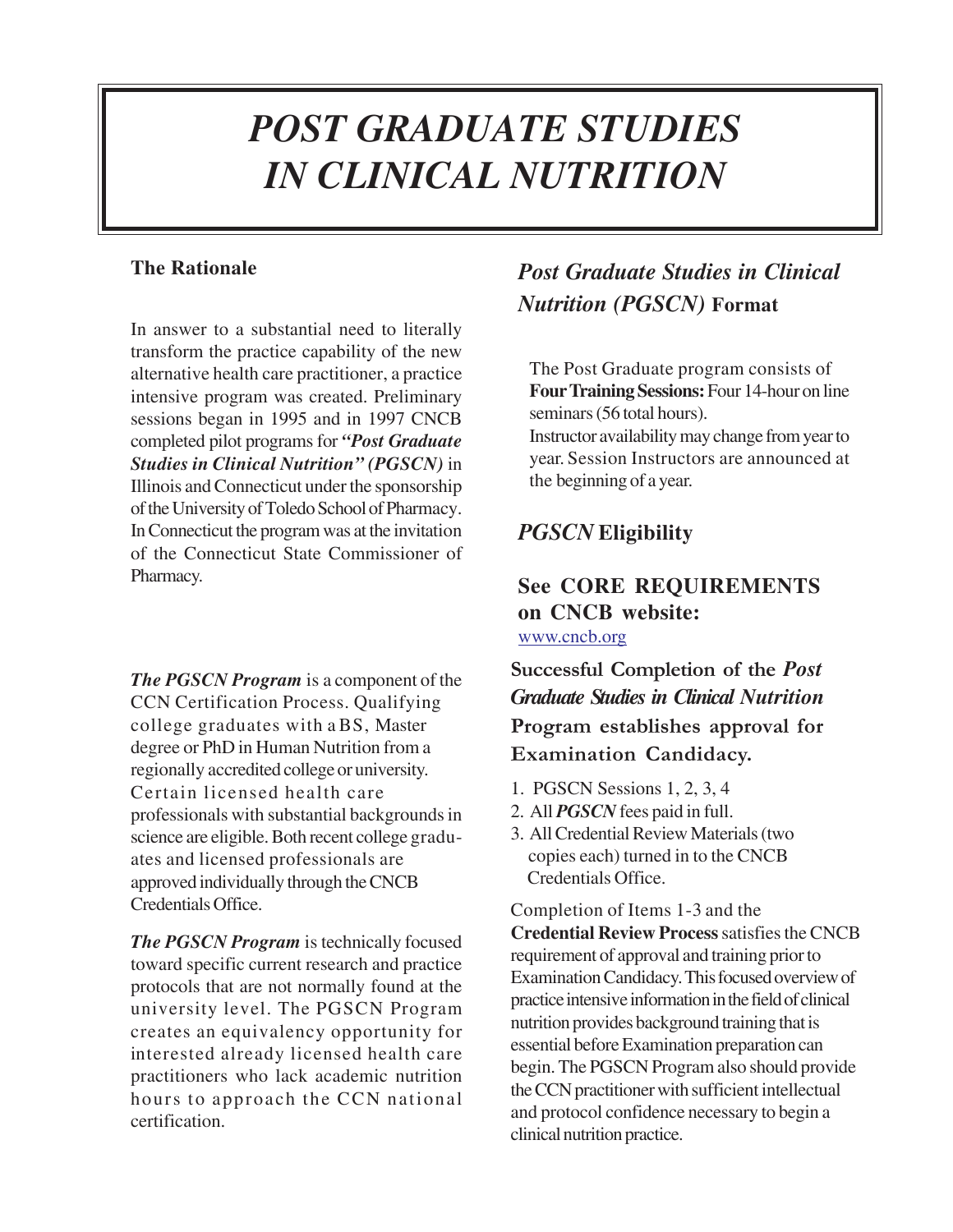## *POST GRADUATE STUDIES IN CLINICAL NUTRITION COURSE*

### **I. Session l -Optimal Human Nutrition**

(14 Hours)

Biochemistry of Essential Vitamins Biochemistry of Essential Minerals Biochemistry of Essential Trace Minerals Biochemistry of Essential Amino Acids and Accessory Nutrients Optimal Human Nutrition Environmental Health Issues Drug Induced Nutritional Deficiencies

#### **Session 2 - Cognition and Sensory Overload**

(14 Hours)

Free Radicals & Antioxidants Biochemistry of Fats and Oils The Human Microflora Cognitive Enhancing Drugs and Nutrients Alternative Cancer Therapies Women's Health Conditions Cardiovascular Disease Hyperinsulinemia Allergies and Asthma ADD and ADHD Health Assessment & Medical Symptom **Questionnaires** 

## **Session 3 - Detoxification, Herbology and Homeopathic**

#### **Therapy**

(14 Hours) Introduction to Human Toxicity Bowel Terrain Toxic Conditions, Allergies and **Sensitivities** Established Need for Detoxification Therapy Modality - Homeopathy Phytotherapy Therapy modality - Herbology Clinical Nutrition Counseling with Alternative Therapies

**Session 4 - Laboratory Assessment** (14 Hours) Rationale for Laboratory Assessment Vitamins - the Working "Hands" of Enzymes Minerals & Laboratory Testing Amino Acids & Laboratory Testing Fatty Acids & Laboratory Testing Organic Acids & Laboratory Testing Gastrointestinal Disorders & Laboratory Testing: Digestion & Absorption Microbial Flora Gastric and Pancreatic Function Intestinal Function & Permeability Leaky Gut Syndrome Dysbiosis Bacterial & Protozoal Markers Food Allergy & Test Results Detoxification Testing Urinary Markers Hormones & Laboratory Testing Aging and Oxidant Stress Urinary Metabolic Markers Case Reports and Case Outcomes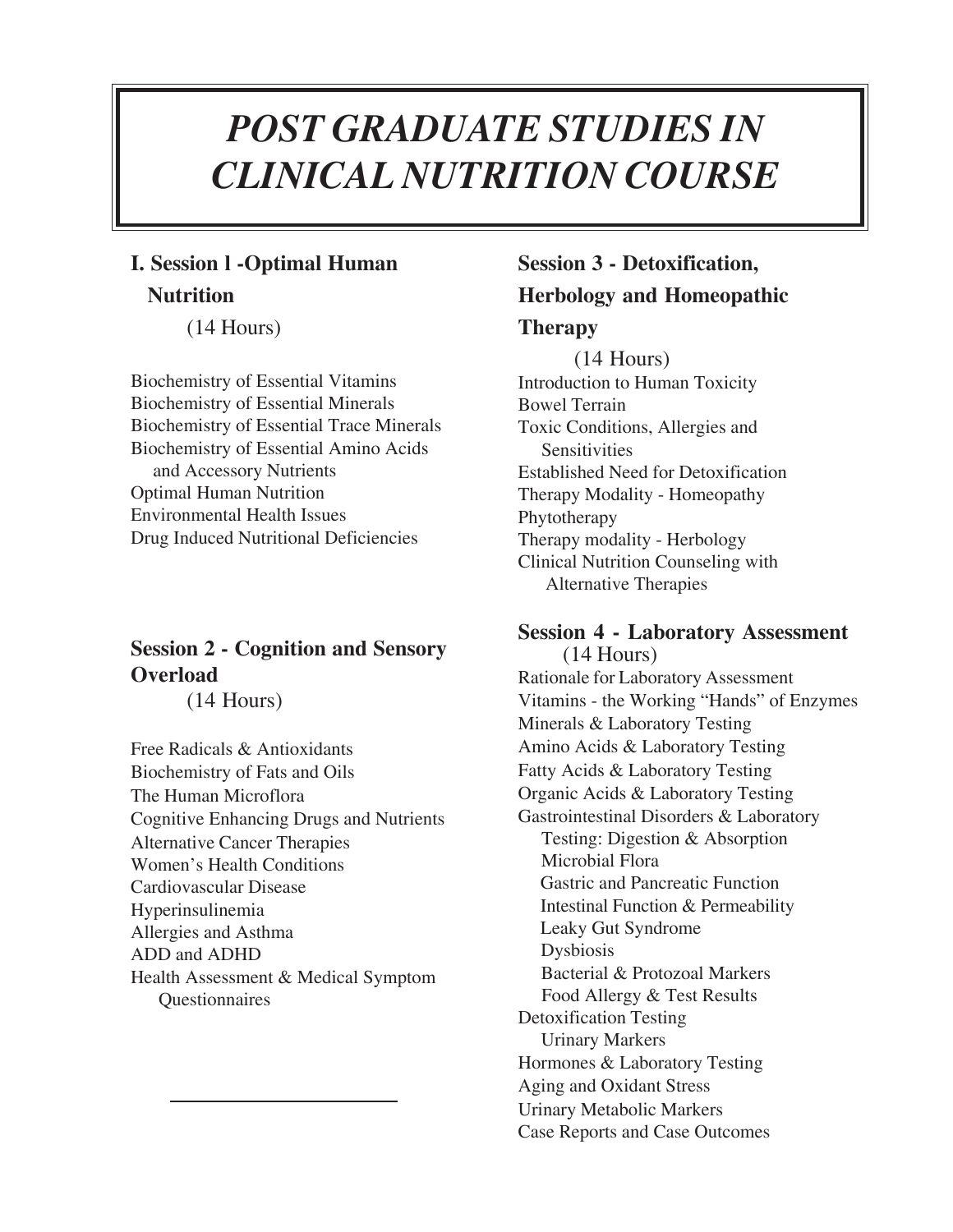#### **PGSCN COURSE TEXTBOOKS**

#### **I.**

*Medical Nutrition from Marz,* **Marz** *Mind, Mood & Smart Pills,* **Pelton** *Family Guide to Homeopathy,* **Lockie** *Repertory of the Homeopathic Materia Medica,* **Kent** *The Basic 100,* **Queen**

#### **III.PGSCNOn-LineProgram**

Fee \$4500.00 (each session is charged individually \$1125.00 each).

#### **IV. CNCB Public Policy**

In accordance with state and federal law, the Candidacy. status in eligibility training or Examination origin, ancestry, citizenship or veteran because of race, disability, age, national CNCB nonprofit does not discriminate

#### **II. Estimated Average Length of**

**Completion** for the PGSCN Program is 12 months.